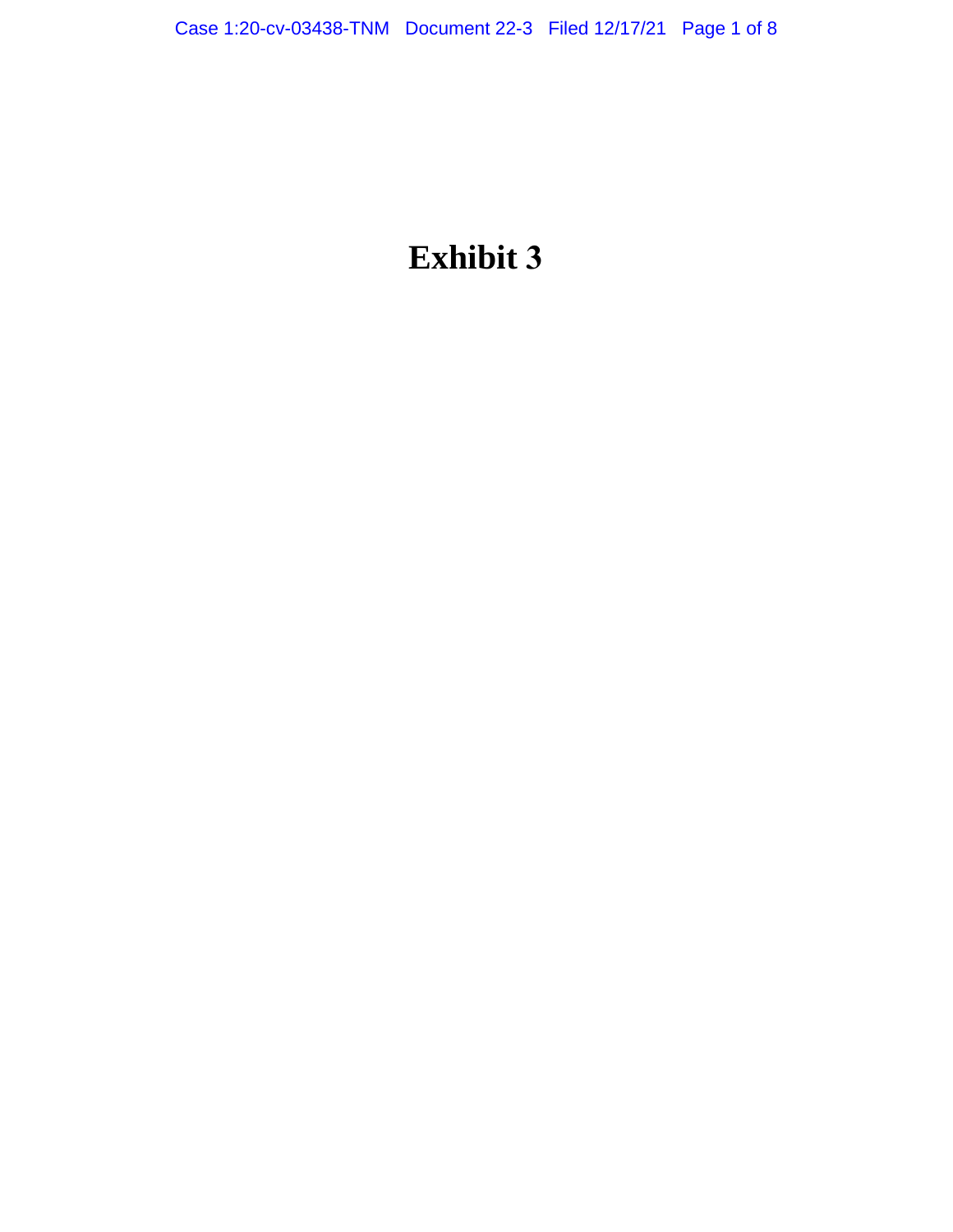### **DECLARATION OF KEVIN LYNN**

Pursuant to 28 U.S.C. § 1746, I hereby declare as follows:

1. My name is Kevin Lynn. I reside in Lancaster County, Pennsylvania and was born in Bucks County, Pennsylvania. Upon graduation from Kemper Military College, I enlisted as a Second Lieutenant in the U.S. Army. My military career, which spanned from 1980-1996, was primarily in military intelligence. After leaving the military, I worked at Ernst and Young, technology startups, a tax consulting firm, and my own video production company. I now am Executive Director at Progressives for Immigration Reform (PFIR), which exists to protect American workers from unemployment and wage suppression caused by unfair labor and trade practices, including importation of large numbers of foreign workers who are subject to exploitation by foreign and domestic corporations working in the United States.

2. I belong to a few environmental organizations. One is called Respect Farmland, which is an environmental watchdog group focused on preserving the bucolic, agrarian nature of Lancaster County. The other is Lancaster Against Pipelines.

3. I am an ardent progressive and longtime member of the Democratic Party. I care deeply about equality for all, ensuring that workers are paid a living wage, the health of our environment, and climate change. I was a delegate to the California Democratic Party from (2006-2008} and also on the executive board of the California Democratic Party (2007-2011}. During that time, I began to see the clear connection between the environment, consumption, and the size of the population.

4. At a town hall on immigration, sponsored by the California Democratic Party in 2007, I spoke about how I did not see how more immigration and population growth was going to help

1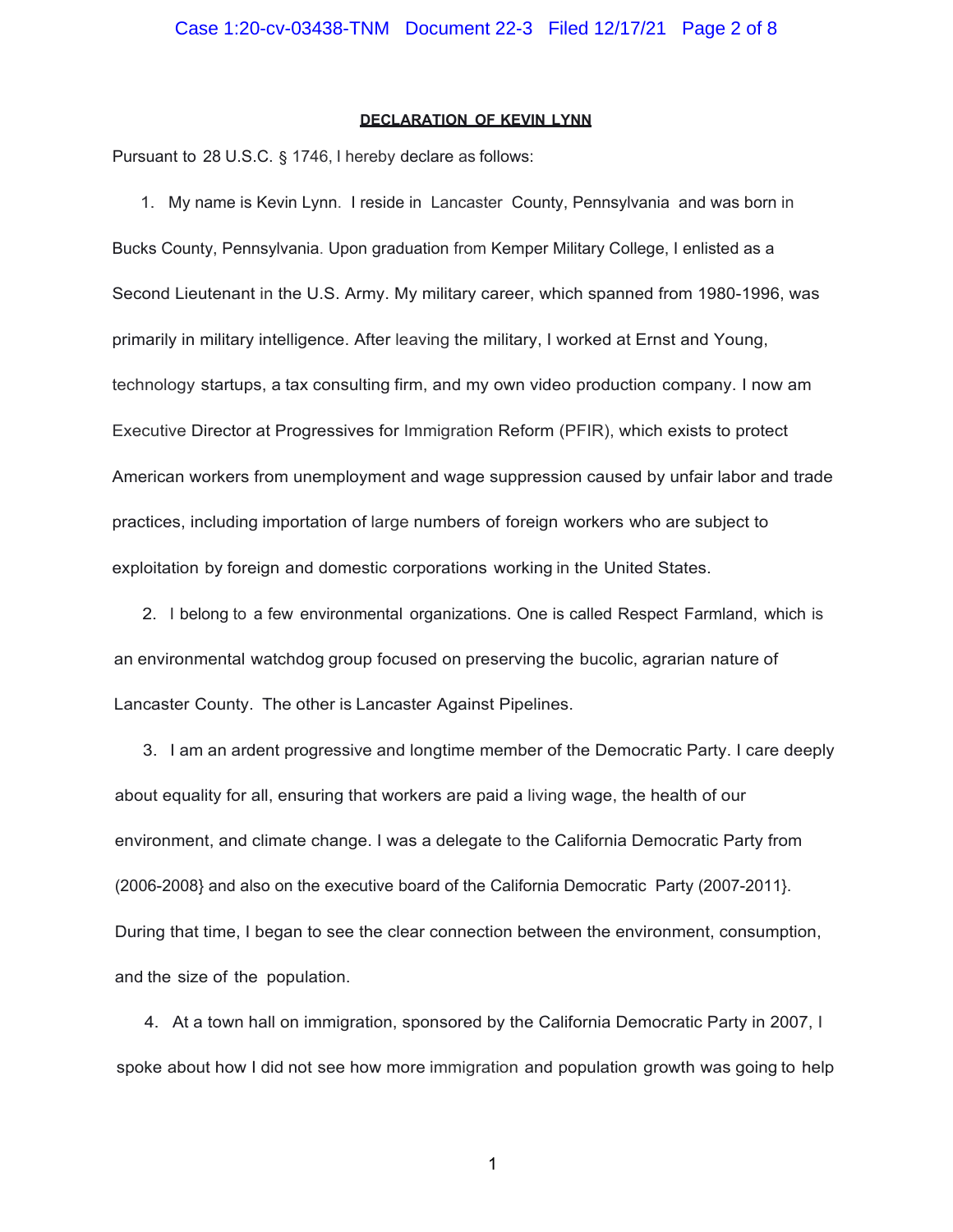## Case 1:20-cv-03438-TNM Document 22-3 Filed 12/17/21 Page 3 of 8

our already strained infrastructure, environment, and workers' wages. I found that a minority of people in the party was receptive, but the majority was not; identify politics made it difficult to have the conversation about why the population was growing. Shortly afterwards, I becamea volunteer for Californians for Population Stabilization. Additionally, after my speech at the town hall, I met quite a few audience members who approached me with sympathetic views. We banded together to form an organization, Professions for Immigration Reform (PFIR), of which I became one of the founding board members. Our goal is to have an open conversationabout immigration within the left, especially on what are the unintended consequences of immigration and more particularly on the environment and workers' rights.

5. I myself am a son of an immigrant, and I appreciate how immigration works well for American when it is regulated and measured.

6. However, I know that current levels of immigration will ensure further environmental degradation, sprawl, and population growth. PFIR, using Pew Research data, notes the following in a recent report we published; "Immigration, more than any other factor, drives U.S. population growth. Every 28 seconds, one international migrant comes to the United States. Immigrants and their children account for 88 percent of population growth."<sup>1</sup>

7. At PFIR we also do environmental impact and population growth studies-how immigration impact ecosystems-by looking at things like traffic and sprawl and open spaces. As our 2016 study concludes, the results of consistent immigration intake will be catastrophic for the country: by 2100, there will be an 80% chance for a megadrought to hit the Southwest,

<sup>1</sup> Progressives for Immigration Reform, *PF/R's Environmental Impact Statement: Part I,* (Apr. 2016), https:// progressivesforimmigrationreform.org/ pfirs-environmenta1-impact-statement-part-i/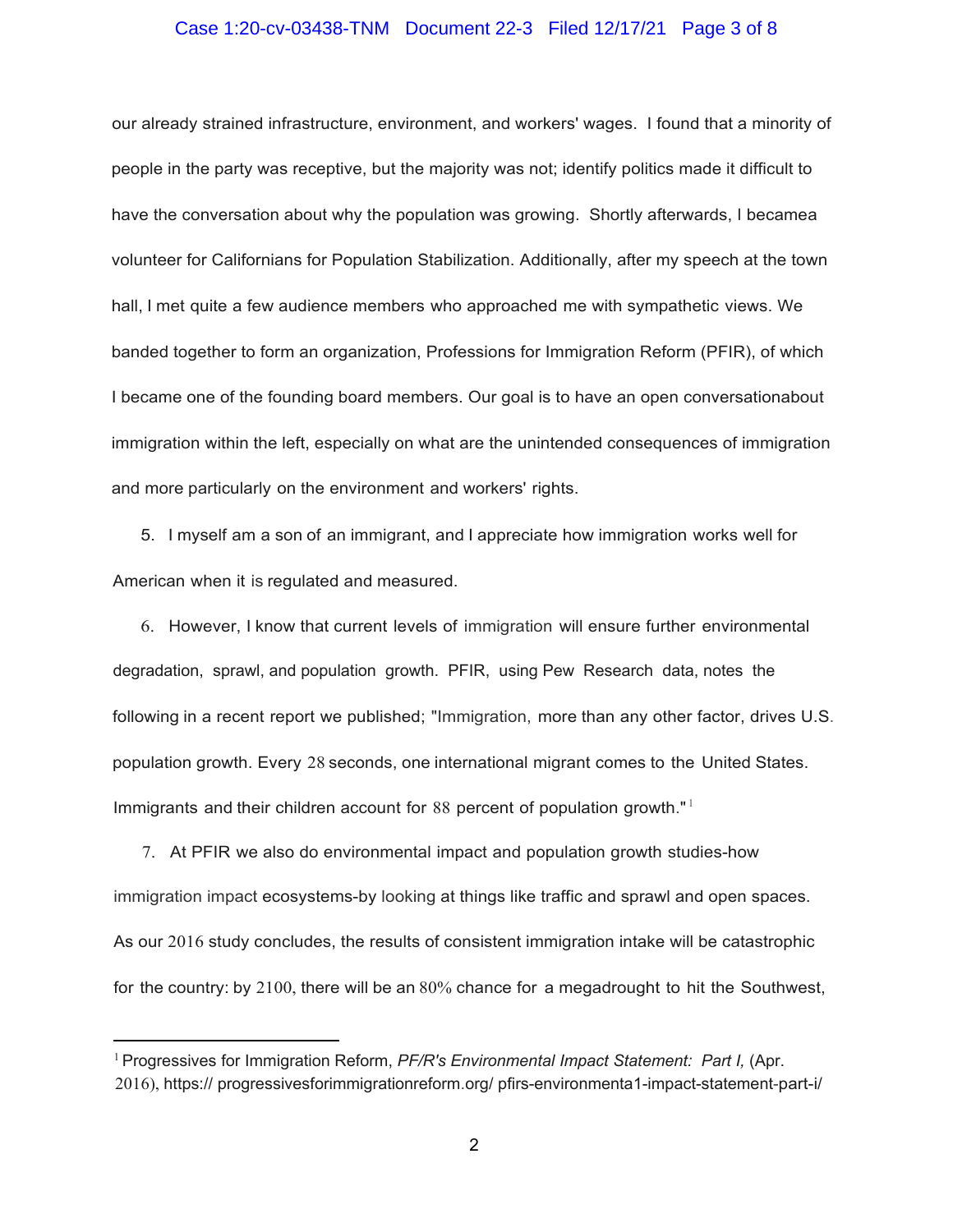### Case 1:20-cv-03438-TNM Document 22-3 Filed 12/17/21 Page 4 of 8

a 70% increase in greenhouse gas emissions, decimation of biodiversity, loss of huge swaths of wildland, reduction of open space, massive sprawl (Figure A), and irreversible destruction much of America's ecology.

On top of the general effects of immigration-led population growth, I also have been personally negatively affected by population growth: I have lived in Lancaster County and Bucks County, Pennsylvania in addition to Los Angeles County and Phoenix, Arizona. All of these places have seen--to great environmental detriment--because of explosive population growth.

8. I left California because of the population growth-- living there became unrewarding. When I first moved to Los Angeles County after leaving the Army in the mid-1990's, I resided in a small cabin in Malibu. It was wonderful. There was lots of open space, hiking trails through unspoiled hills and I could literally embark onto mountain biking trails from my front porch. Nature was plentiful and palatable. However, I had to move downtown because my commute was becoming unbearable with the ever-growing traffic congestion in Los Angeles. A few years ago, I visited the same area, the once untouched, golden hillscapes are now covered with mansions. Hiking trails and habitat have been eliminated in large numbers. Really, the whole demeanor of the area changed: pastoral to suburban, public space to exclusive estates, and hiking trails to backyards. The area I once enjoyed has been ruined recreationally and aesthetically.

9. With the unrecognizable transformation of Malibu because of development, and to avoid my traffic congested automobile commute, I moved to downtown Los Angeles. Every year I remained downtown, however, traffic got worse and worse. Many of my hours were spend idly behind a wheel (perhaps the only saving grace was public radio and Los Angeles's

3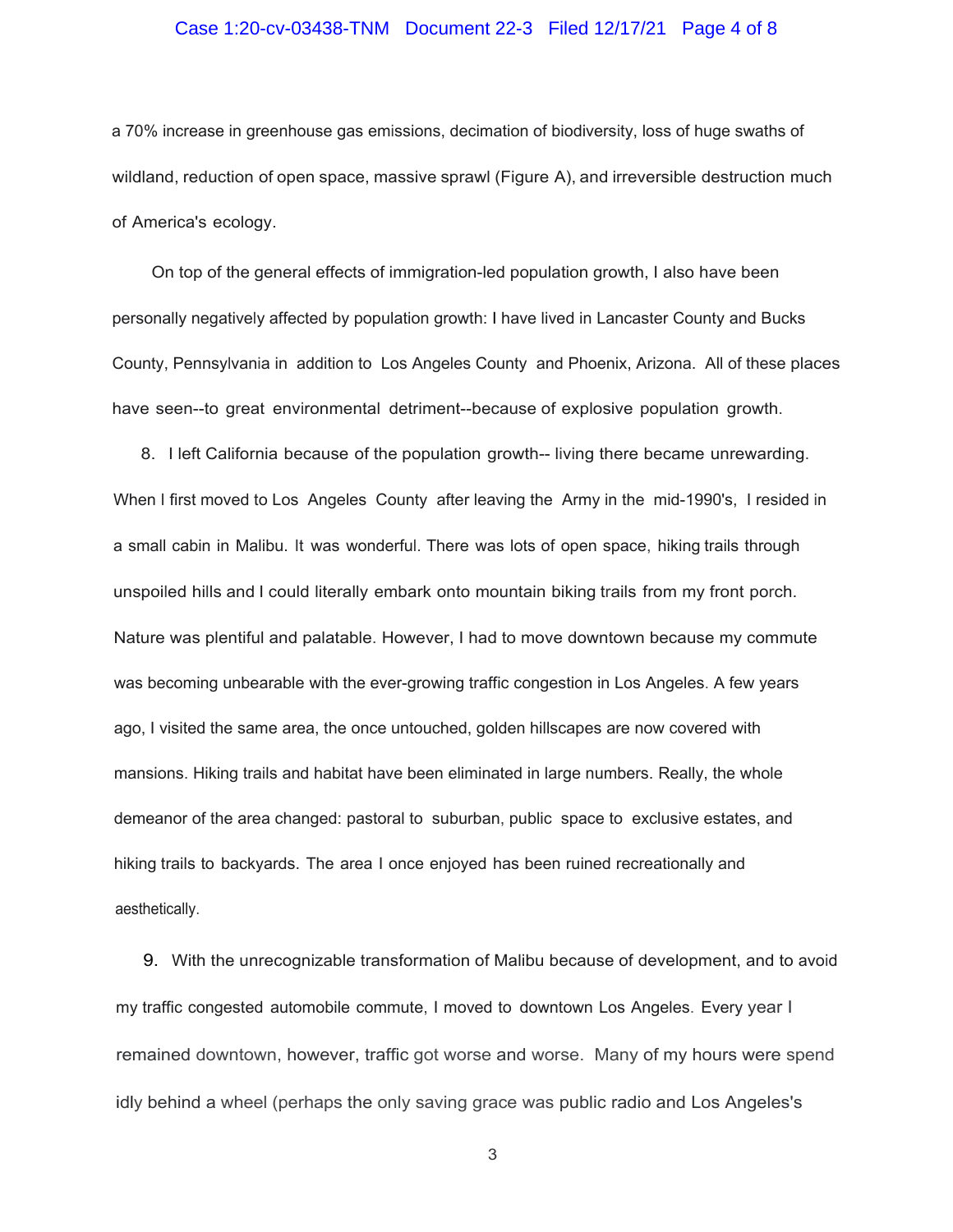## Case 1:20-cv-03438-TNM Document 22-3 Filed 12/17/21 Page 5 of 8

plethora of radio stations). With traffic, it became very difficult to enjoy nature because it took so inordinately long to get to; I stopped going to the beach and my mountain biking became much rarer. On top of this, I tried as much as I could to bicycle ride to work and to wherever I was going for the obvious environmental reasons. But, boy, was it dangerous. Congestion made it very hazardous to navigate traffic as a pedestrian or cyclist; I almost was hit by cars a few times. On top of this, the smog was disgusting and damaging to my health. While I tried to adhere to an environmentally friendly lifestyle, all Los Angeles County seemed to be focused onwas trying to expand traffic lanes. In other words, I was addressing the root of a problem (consumption) while the County was addressing a symptom (traffic). Now, as I reside in Lancaster County, Pennsylvania, I am on the steering committee of a conservationist group called Respect Farmland. I did this largely because of the negative transformation I saw in California, where health, open spaces, recreation, and athletics were steadily diminished by immigration- led development and growth. All of this kept happening without any immigration agency conducting any sort of environmental assessment or analysis of their policies, programs, or actions. Though every agency is mandated to have NEPA procedures or regulations, none of these NEPA procedures so much as mentioned the environment al impacts of immigration- even as they got more significant every year.

10. Though I would love to move back to Bucks County, where I was born, the area has transformed beyond recognition since my childhood there in the 1980's. The area used to have wide and plentiful open spaces; it also had some of the best game lands in the country at the

4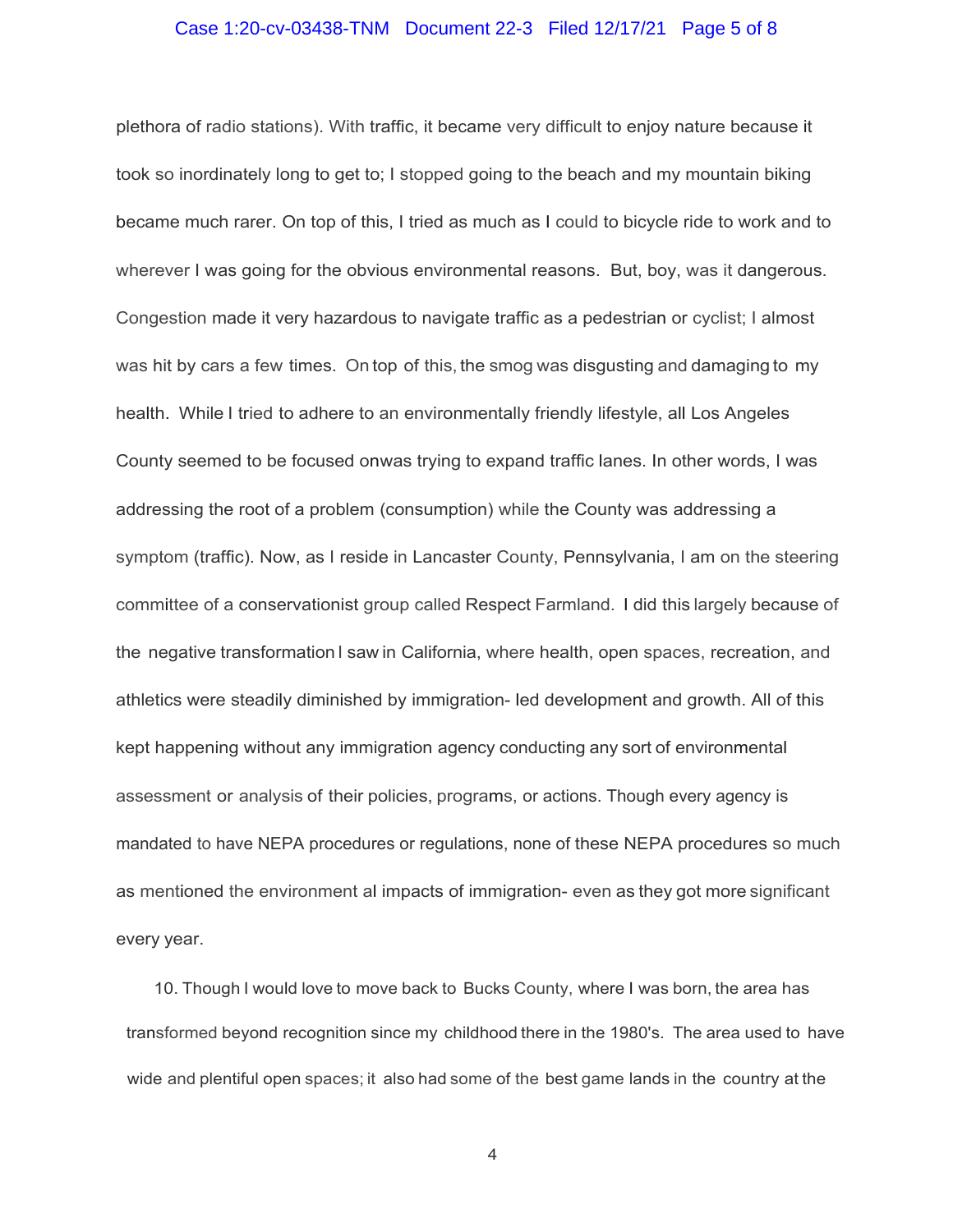# Case 1:20-cv-03438-TNM Document 22-3 Filed 12/17/21 Page 6 of 8

time. I used to love trapping game in the winter and playing in fields and pastures with friends in the summer. Hiking, fishing, and outdoor activates were a part of life and easily accessible. However, now I barely recognize the place; population growth and sprawl have transformed open spaces, bucolic landscape, and wild game areas into suburban guard-gated communities. I thus decided to move to Lancaster County instead. Though not as bad, unfortunately, Lancaster County too has not been immune to immigration-driven population growth.

11. Lancaster County has suffered from immigration-driven population growth, specifically refugee relocation to the area. Lancaster is the largest farming locality of America with unirrigated farmland; the soil here is tremendous and rich. $3$  I moved to Lancaster to have a more rural existence. I love being able to ride my bike here through fields to go buy fresh produce. According to Forbes, the County is one of the top places in America to visit, with bucolic countryside and large Amish population. 4 Unfortunately, this unique American environment is likely to change without modification in Federal immigration policy: according to the British Broadcasting Company, Lancaster County is the refugee county of America.  $5$ Between 2013 and 2017, Lancaster County had taken in 20 times more refugees per capita since 2013 than any other county in America. Through refugee resettlement non-governmental organizations with local branches in Lancaster such as Church World Service (CWS) Lancas $\mathsf{tr},^\mathsf{6}$ the Department of State directs federal dollars here to resettle refugees. The State Department

<sup>3</sup> RESPECT FARMLAND, https: // [www.respectfarmland.com](http://www.respectfarmland.com/)

<sup>4</sup> Laura Begley Boom, *Where To Go Next: 14 Best Places To Travel In The US in 2019,* (Dec. 2018), https:[//www.forbes.com/sites/laurabegleybloom/2018/12/06/where-to-go-next-best](http://www.forbes.com/sites/laurabegleybloom/2018/12/06/where-to-go-next-best)places-us-travel-2019/#2cd7d32c6928

<sup>5</sup> Franz Strasser, *Lancaster, Pennsylvania: America's RefugeeCapital,*British Broadcasting Company, (Jan 2017), https[://www.bbc.com/news/av/world-us-canada-38776233](http://www.bbc.com/news/av/world-us-canada-38776233) <sup>6</sup> https://cwslancaster.org/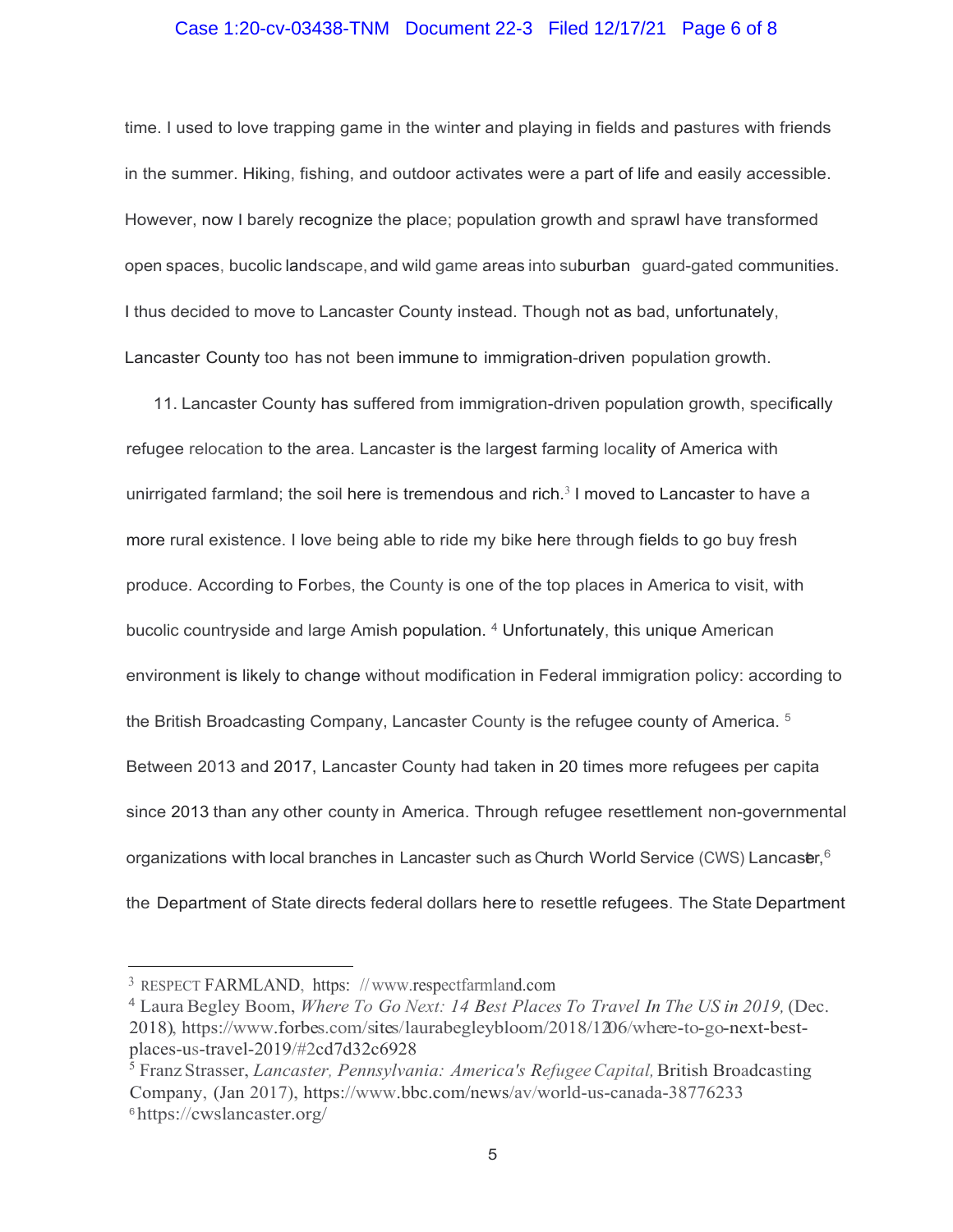#### Case 1:20-cv-03438-TNM Document 22-3 Filed 12/17/21 Page 7 of 8

makes agreements with these NGOs, according to whether they meet certain criteria, and they determine how many refugees to bring and where to settle them. Local citizens never have a chance to weigh in or know what is coming, and no analysis is ever done about how the area may be transformed by this resettlement.

12. This refugee policy directly threatens to transform the character of the area (much like what happened to Bucks County) and thwarts needed population stabilization in the area. The government had specific plans to resettle refugees in Lancaster with an originally projected growth of 100,000 (between refugees and their children of refugees), before the Trump Administration slowed the flow of refuges. Now that the Biden Administration has quadrupled the refugee ceiling, with announced plans to double it again next year, these plans to resettle refugees will come back. With the current deteriorating situation in Afghanistan, CWS Lancaster has already increased its calls to increase Afghan refugee resettlement.7

13. I am fighting development to save the farmland and rural character of the area. With my leadership position on Respect Farmland, we have been successful in stopping development and have made it difficult to develop farmland. Our reason for doing this is that there are already many more people in Lancaster county than sustainable, there is already less open space, more pollution, and more traffic. One development we stopped was a proposal to develop a 74-acre contiguous farmland into development. This would have been like setting off a nuclear bomb in the middle of the Amish community. It would have been upsetting to the Amish way of life and local tourism for those who come see the Amish. This also would spoil the aesthetic of the area and strain already-threated open spaces. If the Biden Administration immigration refugee policy

<sup>7</sup>*See* https:// cwslancaster.org/, last accessed August 23, 2021.